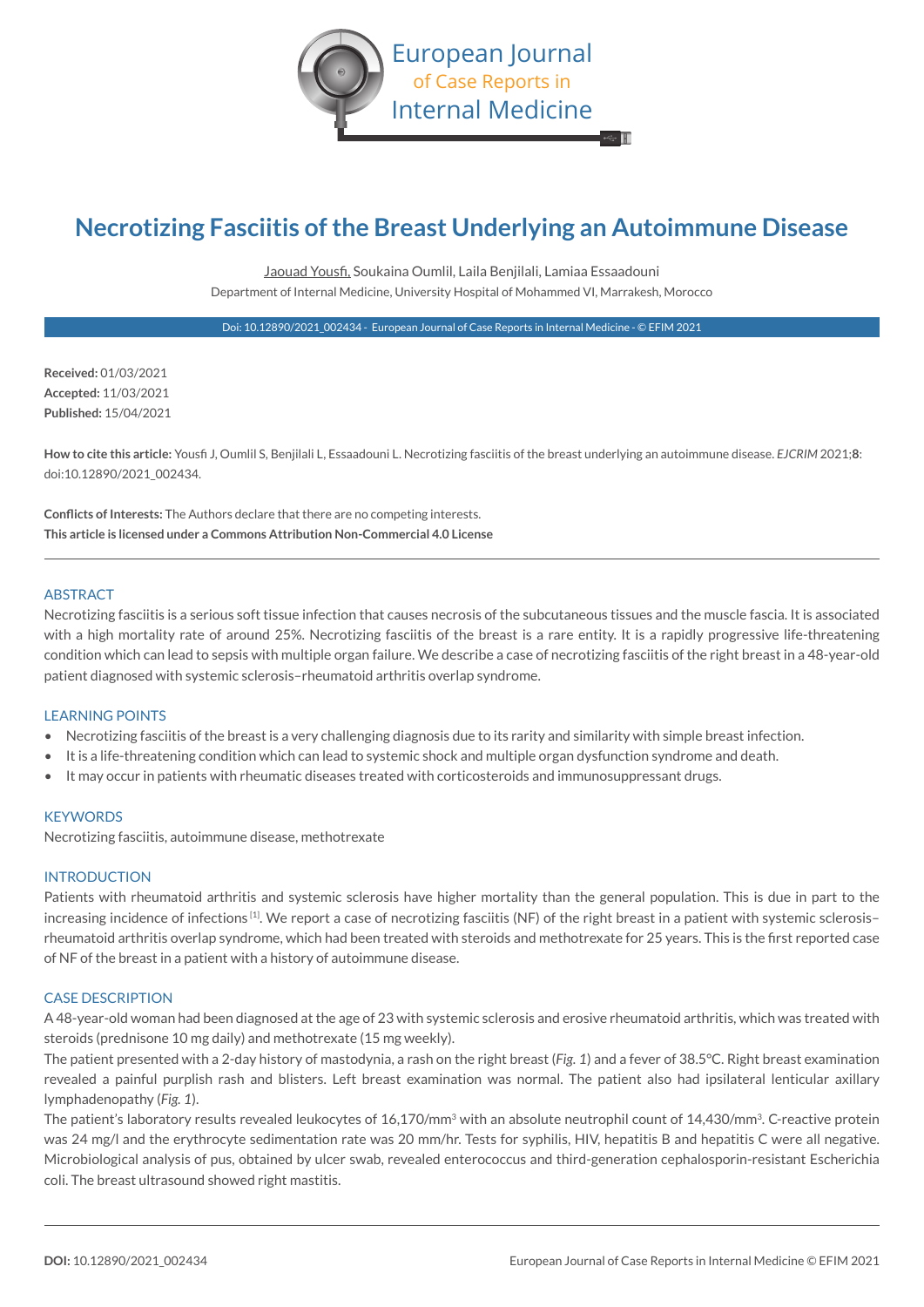

The patient was treated with the antibiotics imipenem and amikacin, and was taken to the operating theatre for surgical necrosectomy with skin grafting. Histopathological examination of the tissues showed acute inflammatory suppurative lesions with no signs of malignancy *(Figs. 2 and 3*).



The diagnosis of NF of the breast with an underlying autoimmune disease was established. The methotrexate was discontinued, and steroid tapering was initiated. At 4-month follow-up, the patient was apyretic and the biomarkers of inflammation were back to normal.

# **DISCUSSION**

NF is a rare life-threatening infection of the soft tissues characterized by subtle, rapid onset of spreading inflammation and necrosis starting from the fascia, muscles and subcutaneous fat, with subsequent necrosis of the overlying skin. Patients with diabetes and immunosuppression have an increased risk of developing NF<sup>[2]</sup>.

The clinical features of NF are erythema, swelling and pain at the affected site. Severe pain disproportionate to local findings, combined with systemic toxicity should raise the suspicion of NF. However, these symptoms are non-specific. NF can initially be misdiagnosed and it can be difficult to differentiate it from cellulitis. As the infection progresses, the skin becomes increasingly tense and erythematous with indistinct margins. It may change colour sequentially from a red-purple to a dusky blue before progressing to necrosis and the formation of haemorrhagic bullae<sup>[3]</sup>.

*Figure 2. The patient's right breast after 1 week Figure 3. The patient's right breast after necrosectomy*